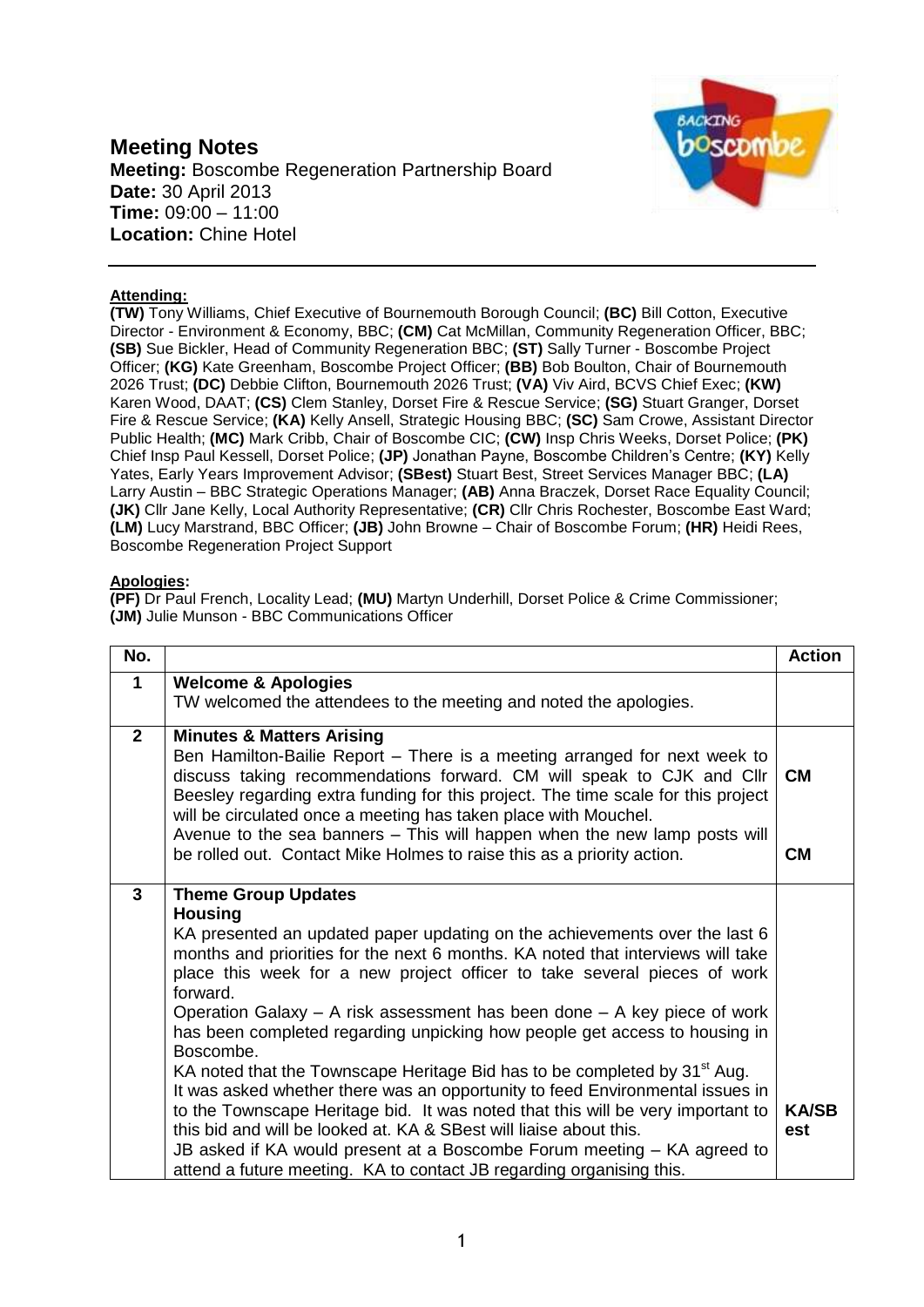| CM noted that the proposed geographical priority area for Boscombe will be<br>presented to the board for approval at a future meeting.                                                                                                                                                                                                                                                                                                                                                                                                                                                   | <b>CM</b>                |
|------------------------------------------------------------------------------------------------------------------------------------------------------------------------------------------------------------------------------------------------------------------------------------------------------------------------------------------------------------------------------------------------------------------------------------------------------------------------------------------------------------------------------------------------------------------------------------------|--------------------------|
| <b>Employment &amp; Enterprise:</b><br>SB updated: Item 3. 2a<br>Although objectives are now clear for this theme, measurements of success<br>are still being established.<br>KG presented a report on Empty Shops: Item 3.2<br>It was noted that there needs to be more investment into this issue – for board<br>to consider.<br>JB raised the issue of business rates being too expensive for new businesses.<br>There was a discussion regarding rental and business rates. It was noted that<br>agents are willing to look at rent prices however it might prove difficult to lower |                          |
| business tax rates just in Boscombe and not other areas in Bournemouth. This<br>option to be explored through the Business Group.<br>It was noted that approaches to Arnewood Estates have not been successful-                                                                                                                                                                                                                                                                                                                                                                          | <b>SB</b><br><b>Cllr</b> |
| there needs to be higher level input to work with Arnwood Estates and some<br>other organisations. Cllr JK & BC will take this forward.                                                                                                                                                                                                                                                                                                                                                                                                                                                  | <b>JK/BC</b>             |
| <b>Education &amp; Attainment:</b><br>JP & KY updated: Item 3.3<br>It was noted that Carol Aspden is keen to get involved and expand this piece<br>of work. SB will be meeting with CA to take this further and will report back to<br>the Board. There was a discussion about school places and it was felt the<br>Forum should make an approach to Jane Portman to speak at the Boscombe<br>Forum meeting if they wanted further information.                                                                                                                                          | <b>SB</b><br><b>JB</b>   |
| Crime (Atlas)<br>Burglary in the area is starting to reduce. Members of the public are still<br>feeding in information regarding drug dealing. Vehicle crime has not reduced<br>and the police are looking at new ways of tackling this. Derby Road and<br>Knyveton Road have been identified as hot spots for car crime.                                                                                                                                                                                                                                                                |                          |
| PK gave an overview of the Boscombe Precinct Visibility Report (Restricted<br>Document - Not for circulation) produced by Tracey Baker of Dorset Police. It<br>was noted that any enforcement needs to be linked with the newly mapped<br>priority area. The options and recommendations within the report were<br>supported by the Board and will be taken back to the council for review with a<br>view to identifying funding.                                                                                                                                                        | <b>SB/TB</b>             |
| <b>Environment</b><br>SBest updated the Board.<br>SBest asked if there were any ideas from the Board regarding activities for the<br>Prince's Trust in the Boscombe area.                                                                                                                                                                                                                                                                                                                                                                                                                |                          |
| <b>Health</b><br>SC updated. Clear reporting on Health interventions.<br>SC reported Big Lottery Fund bid had been unsuccessful.<br>They were conducting an audit on deaths and admissions from alcohol abuse;<br>this will be available from the 8th May and SC will report at next meeting.                                                                                                                                                                                                                                                                                            | <b>SC</b>                |
| There is an allocation of funding for health improvement measures via the<br>BRP; SC will come back to meeting with proposals for expenditure. Add to<br>agenda for next meeting.                                                                                                                                                                                                                                                                                                                                                                                                        | <b>SC/HR</b>             |